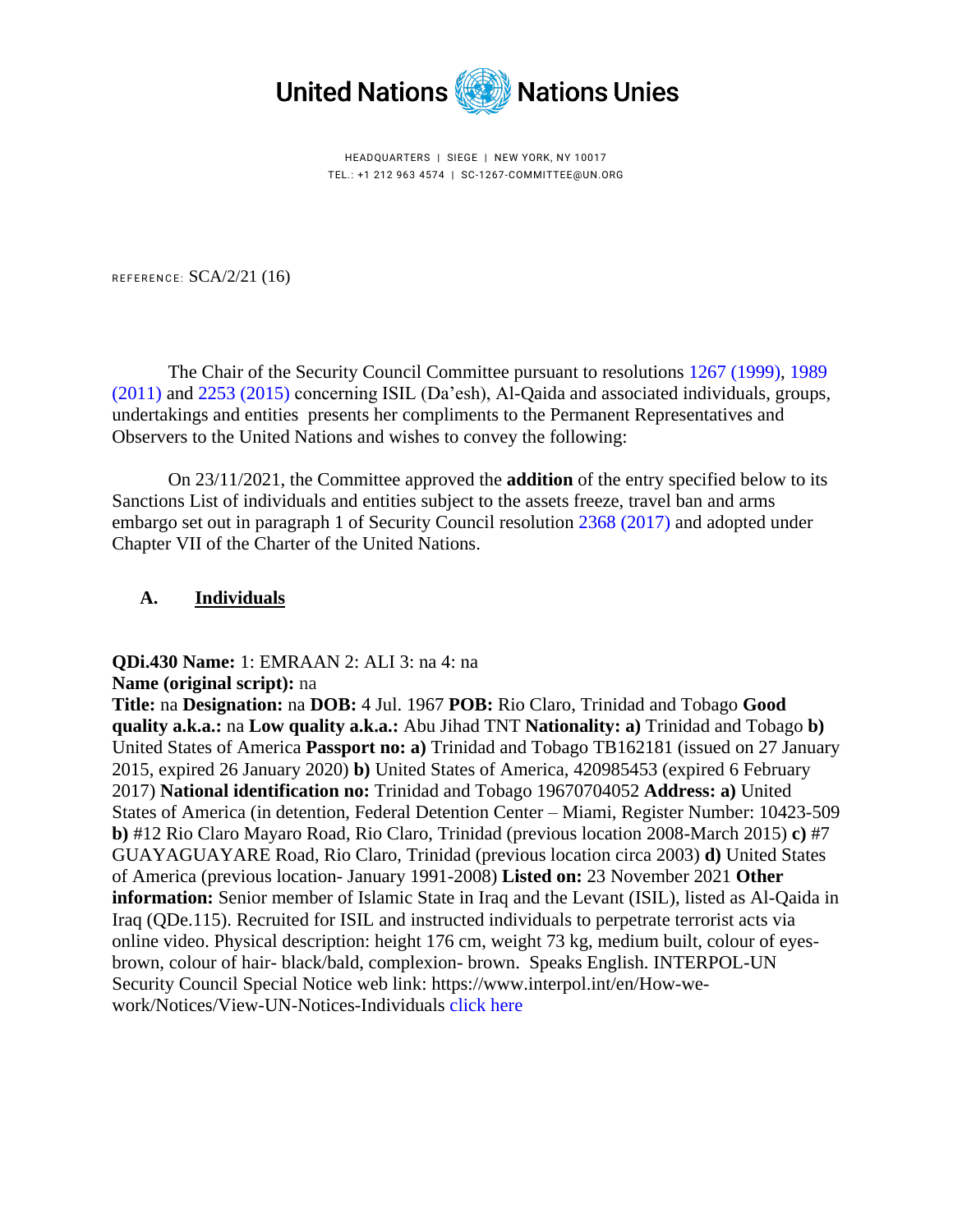## **Narrative Summary**

## **QDi. 430 Emraan Ali**

*Date on which the narrative summary became available on the Committee's website*: 23 November 2021

Emraan Ali was listed on 23 November 2021 pursuant to paragraphs 2 and 4 of Resolution [2368](https://undocs.org/en/S/RES/2368(2017))  [\(2017\)](https://undocs.org/en/S/RES/2368(2017)) as being associated with ISIL or Al-Qaida for "participating in the financing, planning, facilitating, preparing, or perpetrating of acts or activities by, in conjunction with, under the name of, on behalf of or in support of", "recruiting for" and "other acts or activities indicating association with" Islamic State in Iraq and the Levant (ISIL), listed as Al-Qaida in Iraq (QDe.115).

#### *Additional information:*

Emraan Ali is a national of Trinidad and Tobago and a naturalised citizen of the United States of America. He left Trinidad on March 15, 2015, via Piarco International Airport, on board GOL Airlines flight number G3 7641 destined for Bridgetown, Barbados and is believed to have travelled onward to Syria where he joined ISIL. Ali was subsequently designated by the Office of Foreign Assets Control, United States Department of Treasury for acting for or on behalf of ISIS in September 2018.

In 2019 after the fall of the last ISIL stronghold in Syria, Ali surrendered to the Syrian Democratic Forces, was biometrically enrolled by the United States Military and is currently detained in the United States of America where he was charged for and convicted of the offence of "Providing and Attempt to Provide Material Support to a Designated Foreign Terrorist Organization."

On December 21, 2020, the High Court of Trinidad and Tobago also designated Ali pursuant to s.22B of the Anti-Terrorism Act, Chap. 12:07.

According to an affidavit in support of the criminal complaint laid against Ali by the United States of America, Ali agreed to provide voluntary interviews with U.S. law enforcement in Syria. Evidence against Ali suggests that he was involved in the following:

- Supporting the commission of terrorist acts by providing expertise and/or a skill to a terrorist organization, namely Al-Qaida in Iraq also known as the Islamic State of Iraq and the Levant (ISIL) and entering and remaining in Syria for the purpose of committing and/or facilitating terrorist acts;
- Providing or making available financial or other related services, with the intention or knowledge of it being used, in whole or in part:
	- 1. by a terrorist organisation and listed entity, namely Al-Qaida in Iraq also known as the Islamic State of Iraq and the Levant (ISIL);
	- 2. by a person or entity acting on behalf of, or at the direction of a listed entity, namely Al-Qaida in Iraq also known as the Islamic State of Iraq and the Levant (ISIL); and for the purpose of committing or facilitating the commission of terrorist acts.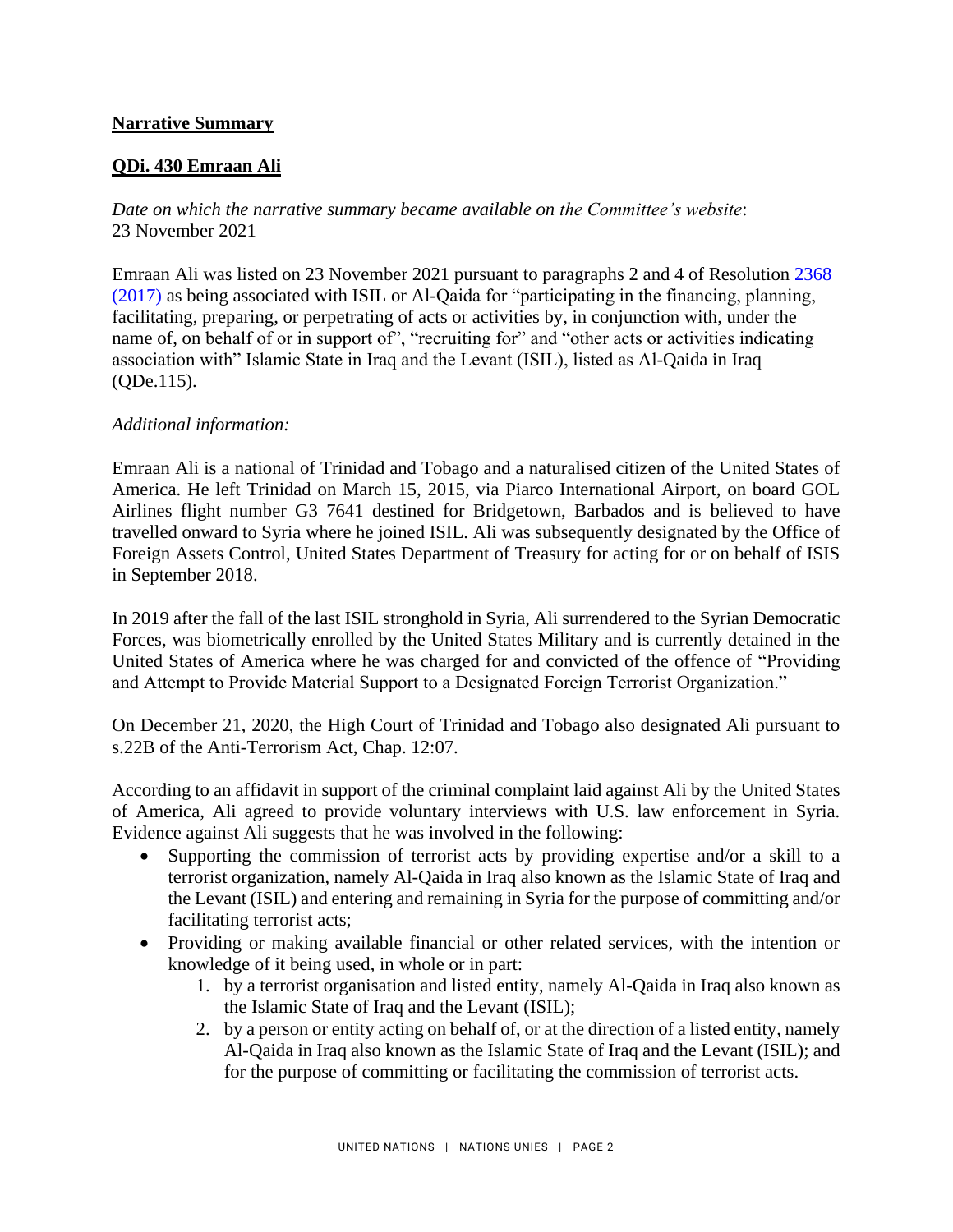- Providing and/or offering to provide weapons for the purpose of committing or facilitating a terrorist act;
- Attending and receiving training in the use of explosives and weapons and the practice of military exercise or movements for the purpose of carrying out terrorist acts;
- Attending and receiving instructions and training from a terrorist organisation namely the Al-Qaida also known as the Islamic State of Iraq and the Levant (ISIL); and
- Traveling for the purpose of committing, supporting and facilitating the commission of terrorist acts.

# *Related listed individuals and entities:*

Al-Qaida in Iraq (QDe.115), listed on 18 October 2004